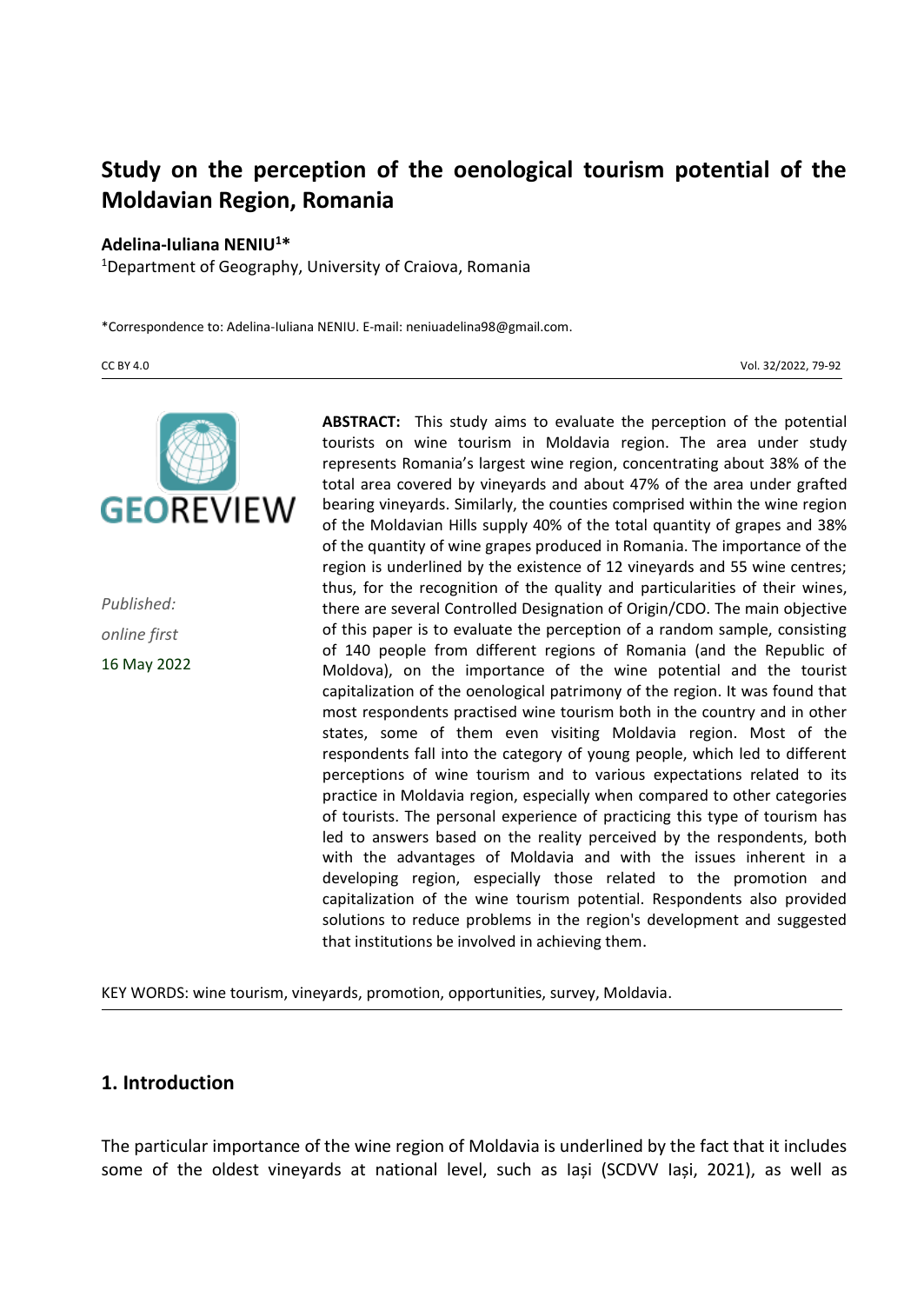numerous internationally recognized vineyards. The study starts from the presentation of the most important aspects related to the oenological tourism heritage of the Moldavian Region and especially aims to analyze the level of knowledge and perception of potential tourists in Romania regarding the oenological tourism in the study area. An important aspect of the regional analysis derives just from the age of the vineyards and the quality of the wines, as well as from the various possibilities of correlating the oenological tourism with the capitalization of other types of existing natural and anthropic resources.

Oenological tourism is framed by many researchers as part of rural tourism, which combines the elements of gastronomic, wine and cultural tourism (Mauracher et al., 2016). This type of tourism is important for the wine industry, for the local communities, because it can contribute to the economic development of a region and of small wineries, having the ability to attract labor and tourists and, last but not least, for the academic sphere (Dodd, 1995; Carlsen, 2004; Jaffe and Pasternak, 2004; Cohen and Ben-Nun, 2009). In the field literature that analyzes the perceptions on the oenological heritage (Getz and Brown, 2006; Asero and Patti, 2011; Alebaki et al., 2015; Afonso, 2017; Batista de Freitas et al., 2017; Bonn et al., 2018; Schaefer et al., 2018; Sigala and Robinson, 2019) the emphasis is on visitation reasons, the socio-demographic, psychographic profiles and their relationship with the lifestyle of tourists, as well as on understanding their profile and behavior, analyzing mainly the tourists' experience regarding wine, perceived value and quality of services offered in the vineyards. Another component targeted by the literature refers to post-visit behaviors.

The main motivations of tourists are to visit wineries, vineyards, to participate in exhibitions and festivals that involve wine tasting (related to traditional dishes), as well as activities specific of the area (Hall, 1996; Hall and Macionis, 1998; Carlsen, 2004; Cohen and Ben-Nun, 2009). An important role in choosing the destination has the overall image of the winescape, which can positively influence the tourists' perceptions (Scorrano et al., 2018). Although multiple studies have been conducted to understand the profile of tourists, researchers confirm that there is a multitude of aspects that can influence the motivations for visiting wineries (Alebaki et al., 2015; Gómez et al., 2015; Molina et al., 2015). The literature has established the existence of some main motivations that imply tasting and purchasing of some wine-based products (Alant and Bruwer, 2004; Charters and Ali-Knight, 2002) and others that refer to many aspects, such as social interaction, entertainment, information about the wine tradition, and recreation (Carlsen, 2004; Carmichael, 2005; Getz and Brown, 2006).

Past experiences of tourists regarding the wine tourism can positively influence current behavior and motivations, leading to revisit of wine regions or the acquisition of favorite products (Alant and Bruwer, 2004, 2010; Marzo-Navarro and Pedraja-Iglesias, 2012). Tourists' behaviour can be different on the socio-demographic profile, not only on age, education or income, but also depending on the lifestyle or perceptions related to wine (Bruwer, 2003; Galloway et al., 2008; Asero and Patti, 2011).

Numerous studies also analyze producers' perceptions of wine tourism, which can be influenced by a number of factors, including the size of the winery (Getz, 2000; Sevil and Yüncü, 2009). According to Sevil and Yüncü (2009) medium or small-size wineries are based on direct cooperation with tourists and consumers, while large ones allocate more funds for the promotion of wine, retail sales capacity is high and exported in to a large extent.

This study had as main objective the evaluation of the tourists' perception regarding the oenological potential and its capitalization in the Moldavian Region (Romania). Thus, through the applied questionnaire, information was requested on the most important elements perceived in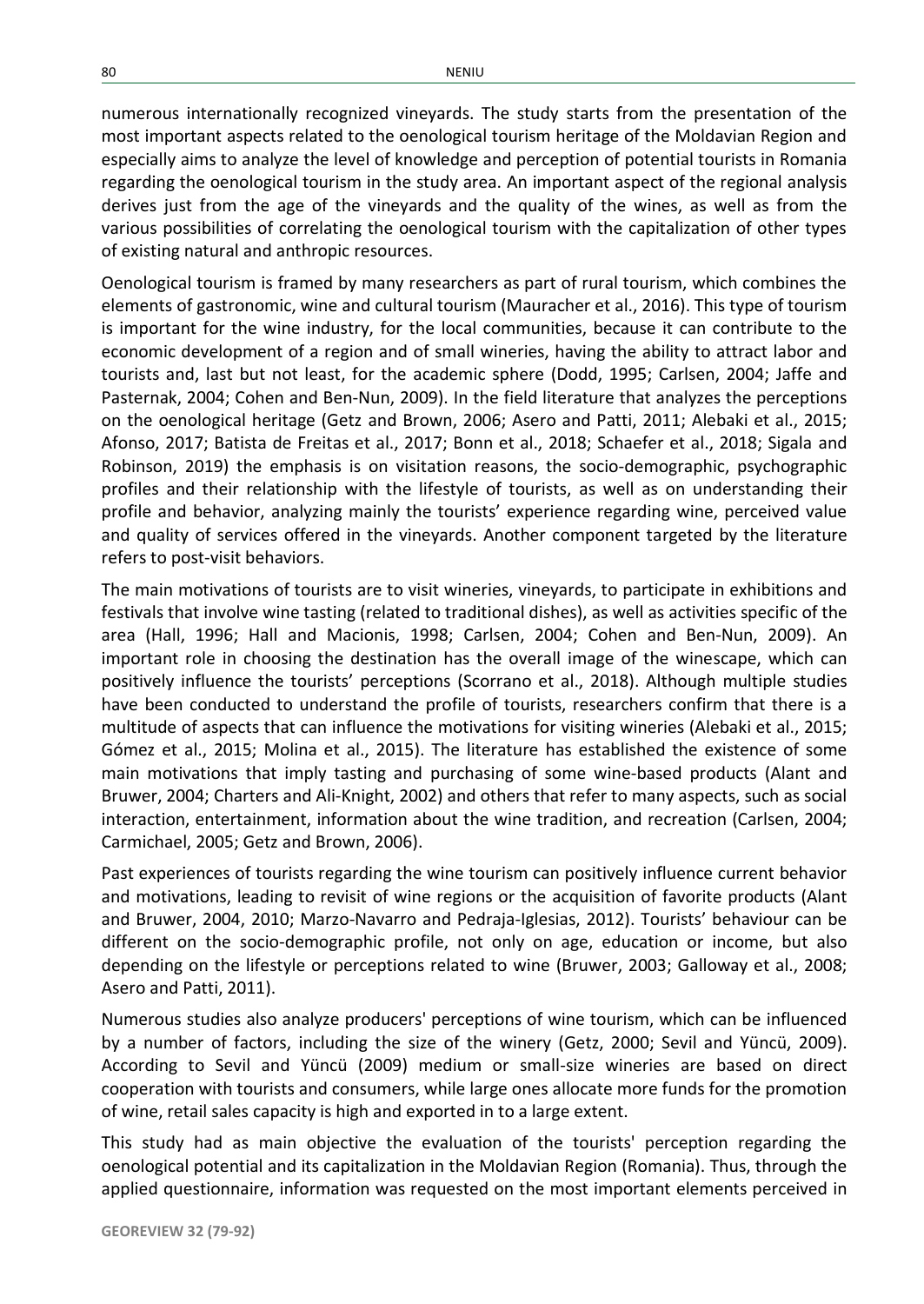relation to the tourism potential of Moldavia. The initial objectives were to highlight and analyze the tourist elements that are considered to have high attractive, capitalizing on the tourist potential, the positive elements that benefit the region, but also the negative ones that can improve and how it can be solved and the degree of involvement of local authorities in development. The survey questions are based on literature, but they were adapted to the study area, in order to understand the ways in which the socio-demographic profile influences the tourists' perceptions, or what are their reasons and interests. Following these analyzes, it was highlighted that respondents' perceptions are largely depending on demographic profiles, mainly age, education, often even income, these connections being presented in the result section. A large part of the respondents visited at least one wine region, which led to a higher level of experience and high expectations for the Moldavian Region.

#### **2. Study area**

The wine region of Moldavia extends from Botoșani County, starting from Hlipiceni to Smârdan in Galați county, within this area being included Vrancea County, according to the delimitation made by Order no. 1205/2018. The region with the geographical indication "Moldavian Hills" is located in eastern Romania, and its high latitudinal development determines the increase of terroir diversity, which is reflected in the quantity and quality of wine products. The Moldavian Hills have an area of 68,485 ha (NIS, 2019), being the largest wine-growing area in Romania, the region having in its composition 12 vineyards, namely: Cotnari, Iași, Huși, Odobești, Panciu, Cotești, Nicorești, Zeletin, Bujorului Hills, Tutovei Hills, Ivești, Covurlui (Figure 1).

Although some documents mention that the vineyards in the study region have been cultivated since the time of the Geto-Dacians, the first attestations of their antiquity date from the  $14^{\text{th}}$ - $15^{\text{th}}$ centuries, many of them being under of Romanian rulers (SCDVV Iași, 2021). Some of the oldest vineyards are Cotnari (14<sup>th</sup>-15<sup>th</sup> centuries- SCDVV Iași (2021)), Huși (15<sup>th</sup> century - SCDVV Iași (2021)), Iași (16<sup>th</sup>-17<sup>th</sup> centuries- SCDVV Iași (2021)), Odobești (17<sup>th</sup> century - Colțișor de România (2021)). The quality of Moldavian wines is recognized through awards, diplomas and medals obtained over time at various national and international competitions (some of the most recent competitions: *Povești cu vinuri românești* 2021, *Concursul Național Vin Bag-in-Box* 2021, *Vinarium* 2021, *Concurs Mondial Brussels* 2019, *Berliner Wein Trophy* 2018, *Portugal Wine Trophy* 2018 etc.). A relevant example is the Cotnari wine, which has won numerous awards both in the country (*BRD* 2001, *Romexpo* 2000, *Expo Drink* 2002 etc.) and abroad (Brussels 2019, Sofia 2019, Paris 2018, Budapest 2018, Brussels 2018, Ljubljana 2018 etc.), being recognized as the most appreciated Romanian wine brand, a statement made by Nielsen Company based on data from the retail audit service conducted for the categories of Still Wine (RO *Vin liniștit*) for 2019 (www.cotnari.ro). The first competition in which Cotnari wines took part was in Paris, during the reign of Alexandru Ioan Cuza, where he obtained the supreme distinction for *Grasa de Cotnari* (Ibidem).

Within the Moldavian Region there are 26 important wineries (Revino Romania) in which various oenological products are capitalized, mainly wines and wine-based products, such as: white, red, rosé, sparkling wines, *vinars* (brandy), cocktails, flavored drinks, brandy, liqueur and *horinca*. The valorization of the oenological patrimony is achieved by visiting the cellars, the winery, the vineyards, the wine cellars, organizing team-building sessions, tastings and corporate parties, cycling in the vineyards, festivals, sports competitions etc. and, in some wineries, the spaces of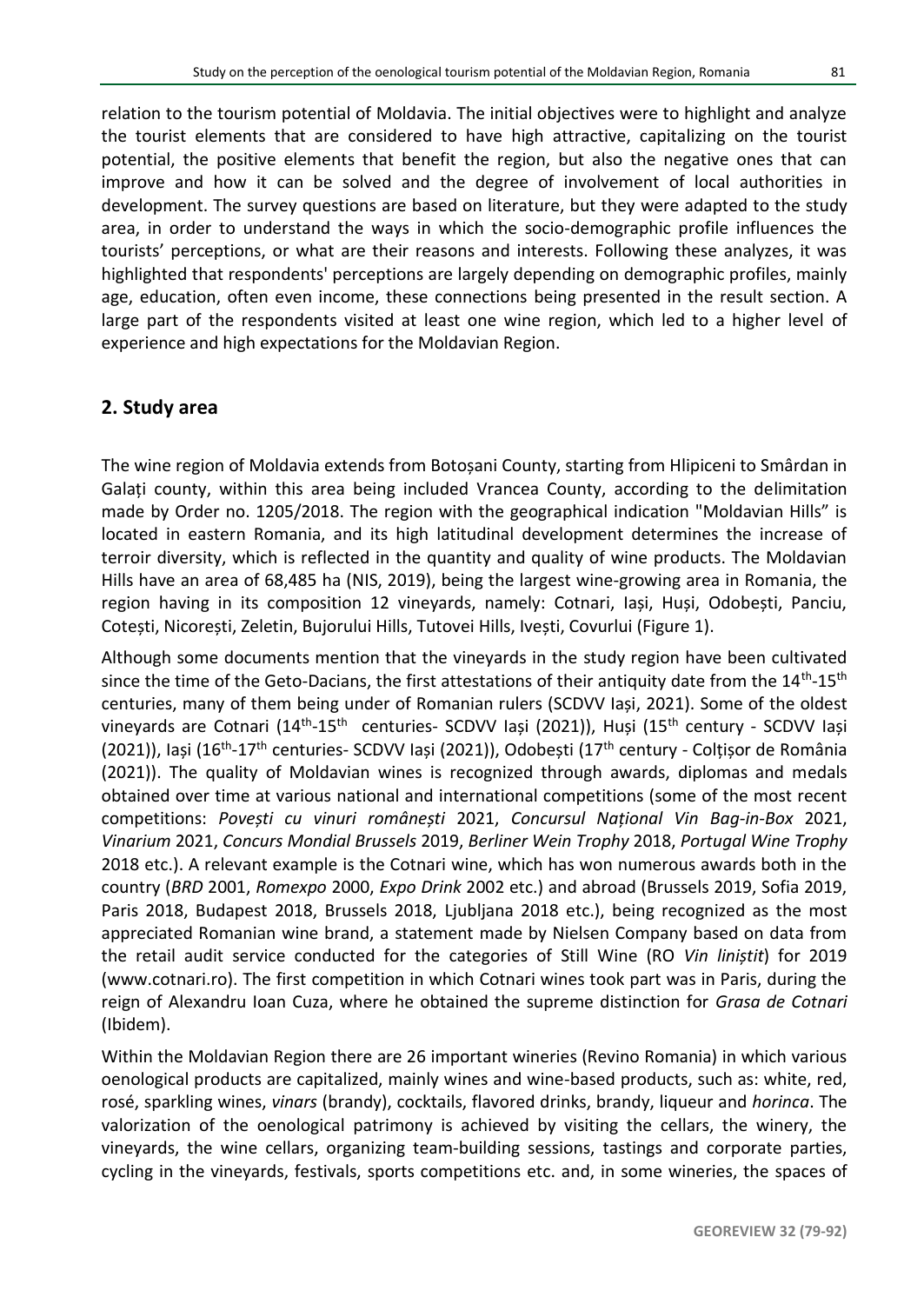the accommodation facilities are arranged with references to the landscape and oenological products (an example is Vingex Winery, which has accommodation units in the form of barrel houses).



**Figure 1** Vineyards and areas occupied by vines in the Moldavian Region (Sources: ONVPV (2021a), ONVPV (2021b), CLMS (2018), Geo-spatial.org).

## **3. Methods**

In this paper, for the perception analysis of the oenological potential of the Moldavian Region, a questionnaire was developed out and addressed to certain inhabitants of Romania, who were selected based on age, i.e. the category 16-64 years. The questionnaire was distributed to inhabitants aged 16-64 years old because they are the potential tourists who could visit the Region of Moldova, having financial possibilities.

The questionnaire (completed in Google form) was constituted of two sections with 25 answer items, of which 14 were closed-ended questions - used to make quick selections and analyzes -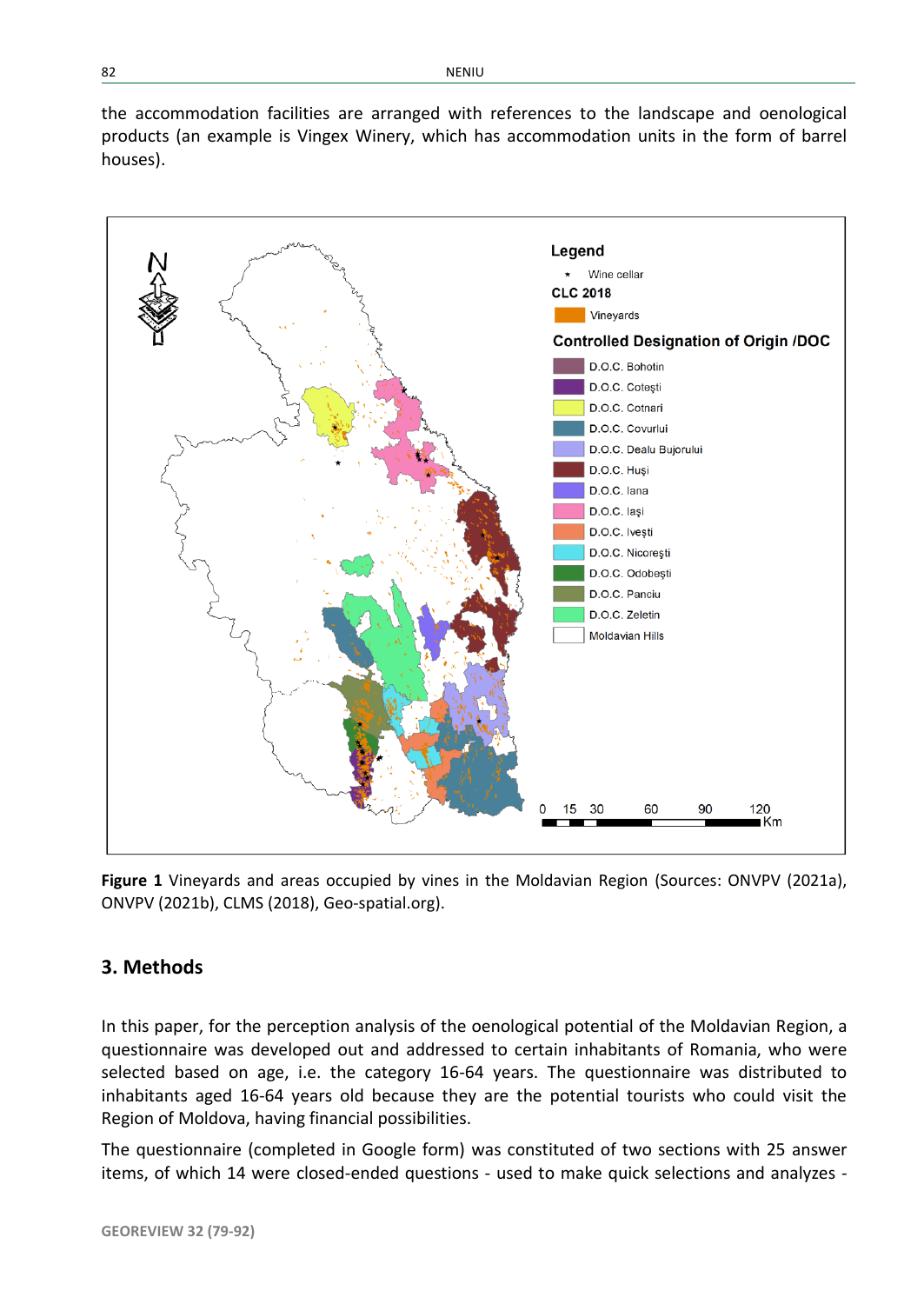and 11 were open-ended items - added in order to enable respondents to provide more detailed information. The former section included 7 items referred to demographic data (gender, age, domicile, education, occupation etc.), and the latter included 18 questions on perceptions of wine tourism in the Moldavian Region, and also on its importance in the national context. The questionnaire was distributed to a sample of 140 people from both Romania and the Republic of Moldova via social media and the snowball method was applied, i.e. the questionnaire was shared by the initial respondents. This questionnaire was distributed to residents during October 2020 and March 2021. After processing, the values related to the answers obtained were summarized in tabular form and the cartographic elements that support the paper were achieved in GIS environment. In order to carry out this work, the international specialized literature in the oenological field and the official websites of the specialized institutions at the level of Romania and of the study region were consulted, such as the National Office of Vine and Wine Products (ONVPV), Revino Romania, Crame Romania, Basf Agricultural Solutions Romania and the official websites of a number of 26 wineries representative for the region, based on information provided by Revino Romania.

## **4. Results and discussion**

The results regarding the demographic profile of the respondents highlight the predominance of the female population, respectively of 64% (Table 1) and of those who are part of the category of persons aged between 19-30 years (79%). An important aspect that influenced the results of this study is the absence of respondents over the age of 65. Whereas, on the one hand, specialized studies (Alebaki et al., 2015; Afonso, 2017) place this demographic category among wine tourism practitioners who are generally organized into groups and motivated by visiting wine-growing areas, in connection with other local cultural objectives, and, on the other hand, the motivations, expectations and perception of the elements of attraction differ from one age category to another, we can appreciate that the absence of elderly respondents caused a relative imbalance in the results of the questionnaire.

The respondents' education was largely based on higher studies, starting with bachelor studies, this being the best represented category (42%), and most of them are students (63%), and a significant percentage it also noted among teachers (14%). Regarding the average monthly income per family member, the category with the highest values is the one with incomes between 1001 and 2000 RON (30% of the respondents), but also the one with incomes of over 3000 RON (28%). These percentages highlight the fact that wine tourism is practiced by respondents who have a high level of education or studies in this sphere and a developed general culture, and their income allows the practice of this type of tourism, because wine cellars offer is adapted to all types of income. Regarding the residence of the respondents, most of them come from the southwest and northwest of the country, partly in the east, center and south, noting the low number of respondents in the study region (Figure 2).

Tourism is practiced by respondents more than twice a year (73%), which mostly means during the annual holidays (Easter, summer and winter), because tourists spend more time visiting destinations, or during weekends; only 27% (Table 2) practice tourism once a year, the reasons being different: lack of financial resources, lack of time, lack of a car etc. At the level of respondents, the dominant type of tourism is represented by recreation and leisure (62%) because they prefer to relax in quieter areas outside the cities and they can participate in various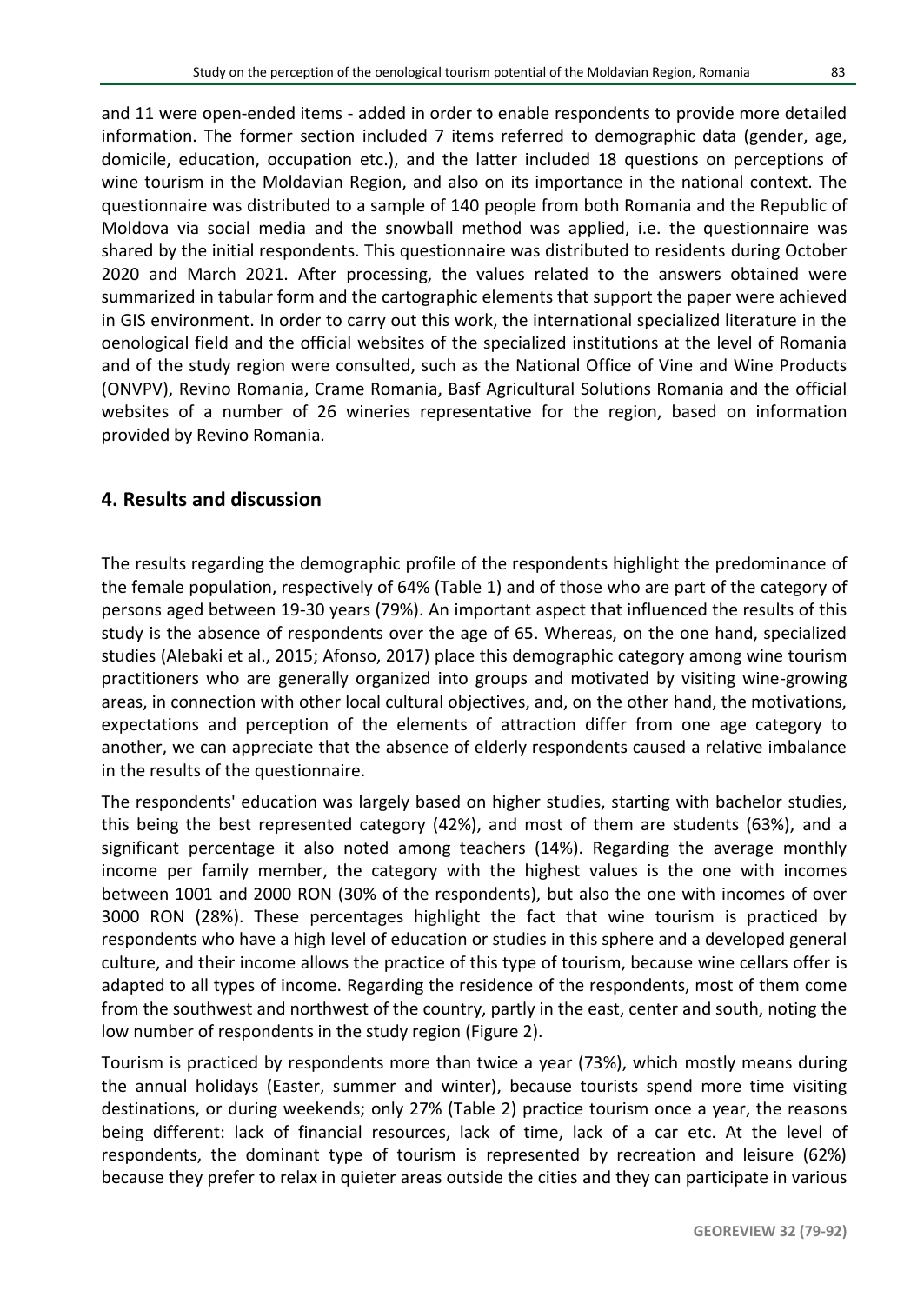socio-cultural or sports activities. Cultural tourism is also regularly practiced by 22% of respondents, in recent years there has been an increase of younger tourists (pupils or students) organized in groups (together with a coordinator or teacher) to visit different cultural objectives from cities near home. Religious, business, balneary and wine tourism are less practised (less than 6% each category) addressed only to certain categories of tourists (for example, balneary tourism is mainly for tourists in need of therapeutic treatments), except wine tourism that addresses to tourists with passion or interest in this sphere. Although wine tourism is not often practised because it is less known by respondents (1%), more than half of them experienced it (57%), visiting many wineries in the regions of Moldavia (Panciu, Cotnari, Huși), Oltenia (Corcova, Segarcea, Drăgășani), Muntenia (Lacerta, Aurelia Vișinescu, Pietroasa), Dobrogea (Murfatlar, Viișoara), Transylvania (Jidvei), Banat (Recaș), but also from neighboring states, such as the Republic of Moldova (Mileștii Mici, Cricova), and Bulgaria (Veliko Tarnovo, Melnik and the Struma valley).

|                                    | <b>Answer options</b>         | %              |
|------------------------------------|-------------------------------|----------------|
| Gender                             | Male                          | 36             |
|                                    | Female                        | 64             |
| Age                                | < 18 years                    | 4              |
|                                    | 19-30 years                   | 79             |
|                                    | 31-45 years                   | 11             |
|                                    | 46-64 years                   | 6              |
| Education<br>(the<br>last<br>level | Primary / secondary education | $\Omega$       |
| graduated)                         | High school                   | 29             |
|                                    | <b>Bachelor studies</b>       | 42             |
|                                    | <b>Masteral studies</b>       | 19             |
|                                    | Doctoral studies              | 10             |
|                                    | Without studies               | 0              |
| Occupation                         | Pupil                         | $\overline{4}$ |
|                                    | Student                       | 63             |
|                                    | Professor/lawyer/doctor       | 14             |
|                                    | Public servant                | 5              |
|                                    | Self employed                 | 6              |
|                                    | Employees in various fields   | 6              |
|                                    | Scientific research           | $\overline{2}$ |
| Average monthly income/            | < 1000 lei                    | 18             |
| family member                      | 1001-2000 lei                 | 30             |
|                                    | 2001 - 3000 lei               | 24             |
|                                    | > 3000 lei                    | 28             |

**Table 1** Socio-demographic profile of respondents.

A relatively high percentage of respondents have never practised wine tourism (38%) because they encountered many obstacles, the most common being related to lack of time, lack of financial resources and a personal vehicle, very long distance from home, high prices for the stay, the occurrence of the Covid-19 pandemic. There were other reasons why respondents did not practice this type of tourism, related to the promotion of the region in a national context, which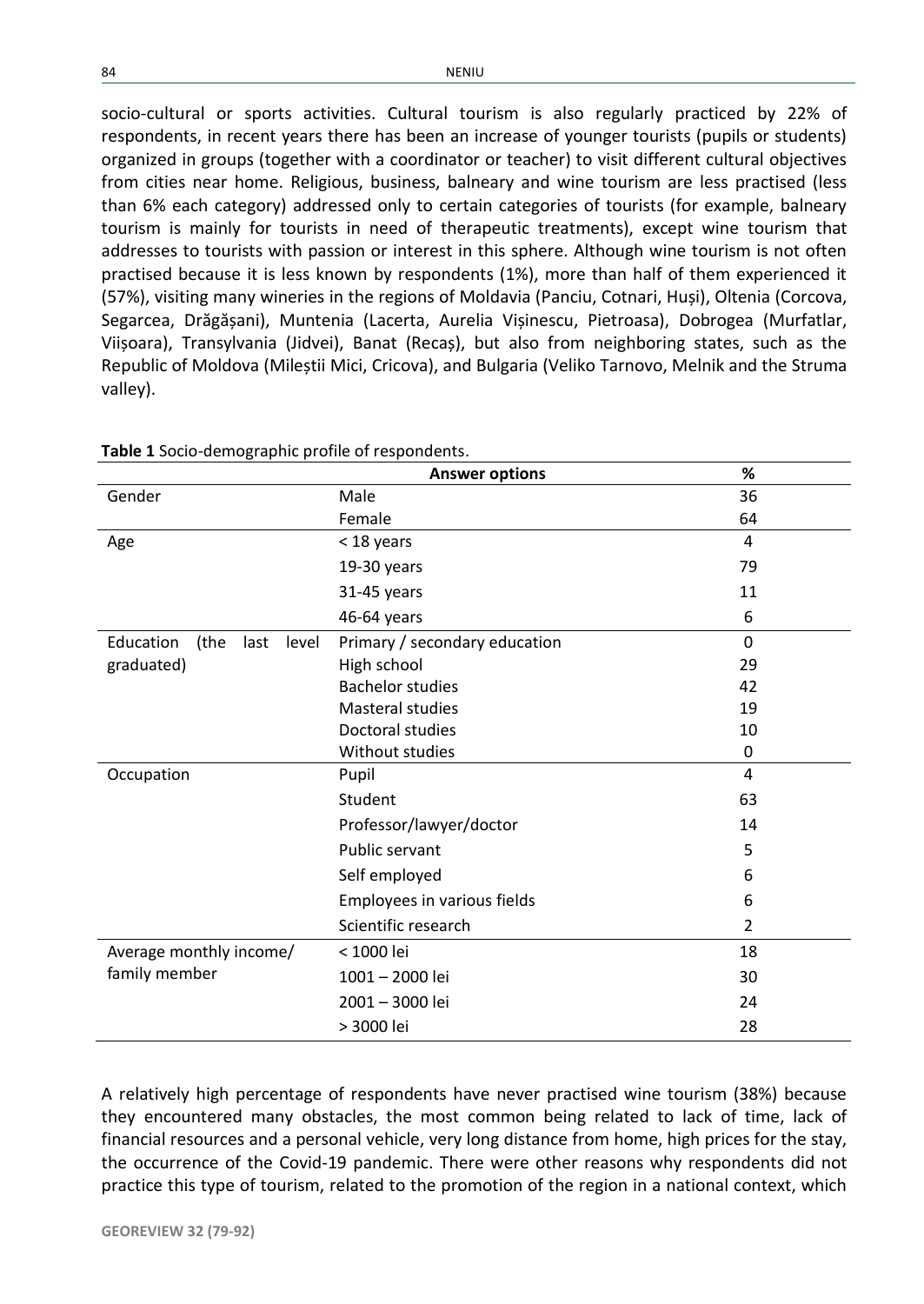would be possible through all means of communication (social networks, media, Internet), stating that they do not have access to enough information about wine tourism, and for respondents who do not have a high level of education there is a lack of interest or information.

The higher education of most respondents reflects the level of information and knowledge of the largest wine regions in Romania in terms of area, considering Moldavian Hills as the largest (35% of respondents), which is highlighted in the area that occupies 68,485 ha, followed by the Oltenia and Muntenia Hills (19% of respondents), with an area of 55,765 ha (NIS, 2019). The Dobrogea Hills have an area of 13,282 ha (NIS, 2019), which is also reflected in the respondents' answers as the third region by area in the country (Table 2).



**Figure 2** The residence of the respondents at county and LAU level - Eurostat (Source: author's processing based on the answers in the questionnaire).

Most of the respondents (83%) would like to visit the Moldavian Region (Table 2) and the main expectations are related to the characteristics of tourist destinations (tourist infrastructure developed with high quality standards, professional guides and oenologists to present in an interesting way the story of wines, to make group trips by travel agencies to this region, the promotion should be carried out appropriately and as diversified as possible) and the characteristics of the vineyard and wine (large areas occupied by vines, gastronomy to be associated with viticulture, to offer a refined and memorable experience, combining wine tasting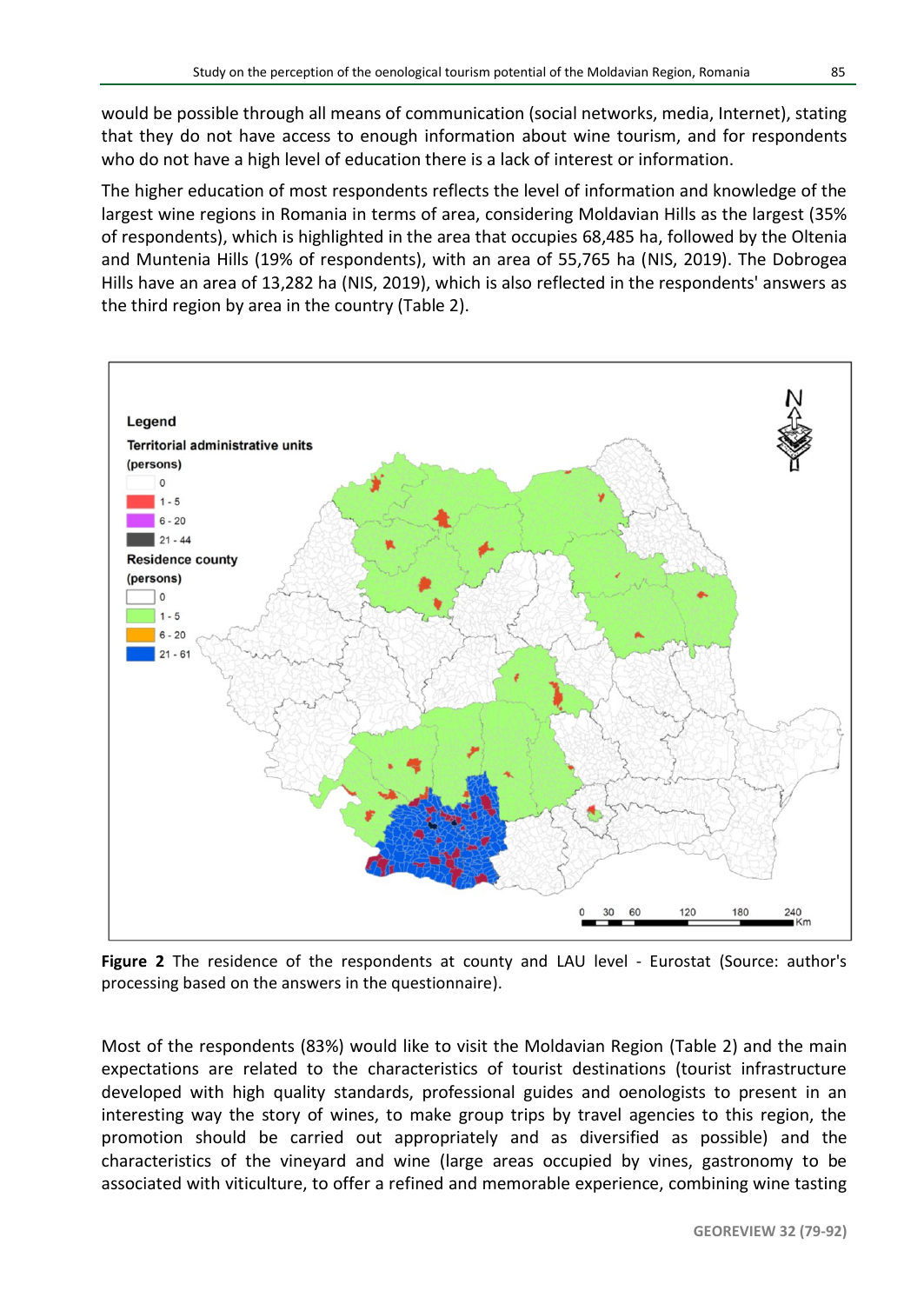and presenting the process of producing it with local traditions). These respondents established some particular elements that would lead them to visit the region, among the most important being the wine landscapes and vineyards (24%), which is a special attraction for many tourists; wines, their quality and tradition (24%) especially for wine lovers who want to gather information about wine, its tasting and production; vine varieties, wineries and international recognition would have a smaller role (less than 8% each), and 10% of respondents would visit Moldavia out of curiosity, to find out information about the process of grape harvesting and obtaining of wine, wine tastings associated with traditional dishes or to make wine tours.

The highlighting, by the respondents, of the most famous vineyards in the Moldavian Region places Cotnari (30%), Huși (10%), Panciu (7%), Odobești (6%), Iași (6%) in the first places, secondary being mentioned Hârlău, Bohotin, Bucium, Zeletin, Tutovei Hills (Table 2). The subject of this item put in difficulty some of the respondents because they confused the Moldavian Region of Romania with the Republic of Moldova and listed some of the vineyards in the neighboring country: Purcari (6%), Cricova (5%), Mileștii Mici (2%), Bălți area (3%) and Codru (3%).

|                                                                                     | <b>Answer options</b>                   | %  |
|-------------------------------------------------------------------------------------|-----------------------------------------|----|
| often<br>practice<br>How<br>do<br>you<br>tourism?                                   | Once a year                             | 27 |
|                                                                                     | 2-3 times a year                        | 42 |
|                                                                                     | More than 3 times a year                | 31 |
| What type of tourism do you<br>practice most often?                                 | -recreational and leisure tourism       | 62 |
|                                                                                     | -cultural tourism                       | 22 |
|                                                                                     | -wine tourism                           | 1  |
|                                                                                     | -religious tourism                      | 5  |
|                                                                                     | -balneary tourism                       | 6  |
|                                                                                     | -business tourism                       | 4  |
| Do you consider wine tourism a                                                      | Yes                                     | 69 |
| strong point for Romania?                                                           | No                                      | 15 |
|                                                                                     | I do not know this type of tourism      | 13 |
| How important do you consider<br>wine tourism in the general context<br>of tourism? | -it can attract a large number of local | 24 |
|                                                                                     | and international tourists              |    |
|                                                                                     | -it can record high profits             | 13 |
|                                                                                     | -the connection between the tourism     | 26 |
|                                                                                     | sector and the wine sector can be       |    |
|                                                                                     | established                             |    |
|                                                                                     | -international promotion of a region    | 22 |
|                                                                                     | as a wine destination                   |    |
|                                                                                     | -finding new partners and new           | 15 |
|                                                                                     | markets for wine production             |    |
| Have you practiced wine tourism<br>so far?                                          | Yes                                     | 57 |
|                                                                                     | No                                      | 38 |
|                                                                                     | I do not know this type of tourism      | 5  |

**Table 2** Processing the answers provided by the respondents.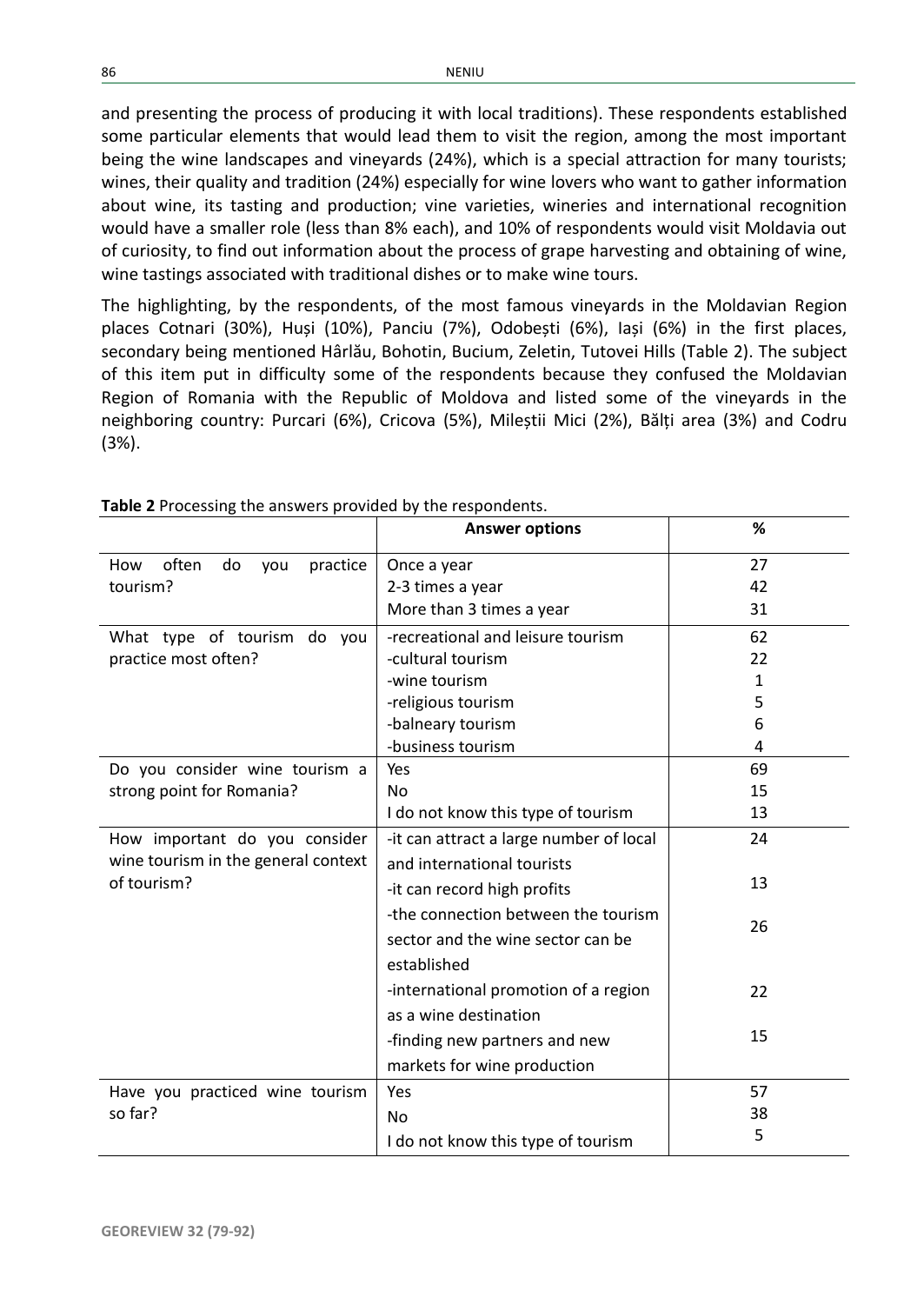|                                                                          | <b>Answer options</b>         | ℅  |
|--------------------------------------------------------------------------|-------------------------------|----|
| What do you think are the most                                           | <b>Moldovian Hills</b>        | 35 |
| important wine regions in Romania                                        | The Transylvanian Plateau     | 11 |
| in terms of area?                                                        | Dobrogea Hills                | 16 |
|                                                                          | Oltenia and Muntenia Hills    | 19 |
|                                                                          | The Sands of the South of the | 3  |
|                                                                          | country                       |    |
|                                                                          | <b>Danube Teraces</b>         | 4  |
|                                                                          | <b>Banat Hills</b>            | 7  |
|                                                                          | Crișana and Maramureș Hills   | 5  |
| Do you want to visit the wine                                            | Yes                           | 83 |
| region of Moldavia?                                                      | No                            | 6  |
|                                                                          | I do not know                 | 11 |
| Give two examples of Moldavian                                           | Cotnari                       | 30 |
| vineyards that you know.                                                 | Huși                          | 10 |
|                                                                          | lași                          | 6  |
|                                                                          | Panciu                        | 7  |
|                                                                          | Odobești                      | 6  |
|                                                                          | Purcari                       | 6  |
|                                                                          | Cricova                       | 5  |
| consider<br>that<br>the<br>Do<br>you                                     | Yes                           | 13 |
| of<br>oenological<br>potential<br>the                                    | No                            | 71 |
| Region is sufficiently<br>Moldavian<br>exploited?                        | I do not know                 | 16 |
| In the current context of the Covid-                                     | Yes                           | 78 |
| 19 pandemic, do you think it could                                       | No                            | 14 |
| obstacles<br>the<br>appear<br>to                                         | I do not know                 | 8  |
| development<br>of this<br>type<br>οf<br>tourism in the Moldavian Region? |                               |    |
| Who should be more involved in                                           | Government                    | 33 |
| the development of wine tourism                                          | Local public authorities      | 30 |
| in the Moldavian Region?                                                 | Owners of vineyards           | 32 |
|                                                                          | All of the above              | 5  |
|                                                                          |                               |    |

**Table 2 (continued)** Processing the answers provided by the respondents.

The wine region of Moldavia differs from the other areas of Romania by numerous elements, and those listed by the respondents differ depending on their level of knowledge. From the perspective of the respondents, the most important elements that highlight the differences between Moldavia and other regions of the country are the history and local tradition (12%), grape varieties (9%), wine types and their quality (9%), soil type (8%), large areas with vines (8%), geographical location (6%) and climate (6%). Respondents who are part of the age groups over 30 years and with a high level of education pay special attention to wines and their quality, but also to grape varieties and soil types on which they are grown, being experienced people who have visited many regions of the country and have identified these elements that make them different.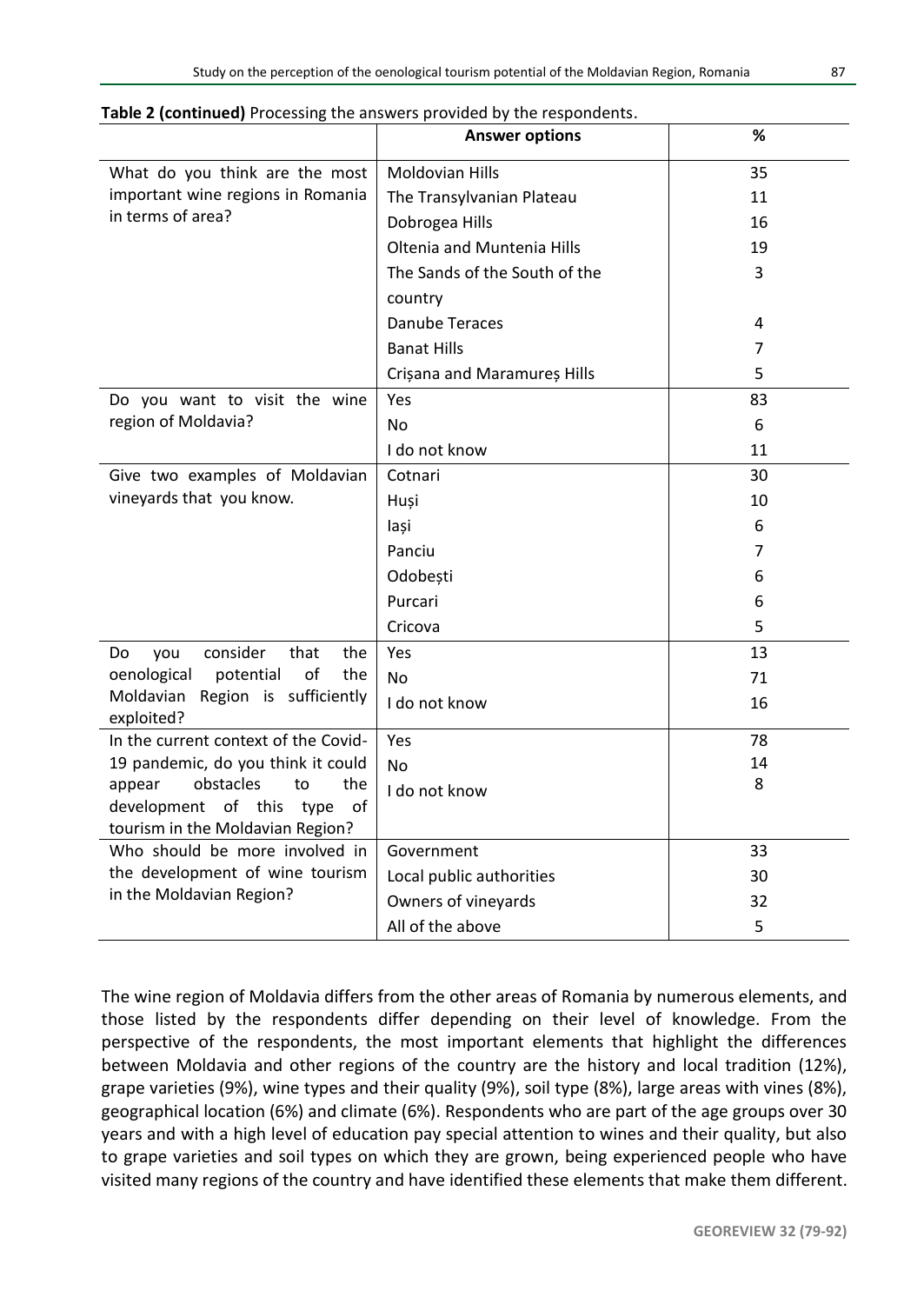Young people prefer the elements with a special look, mainly the wine landscapes, the large number of vineyards and wine cellars, but also the promotion in the media, which is one of the most important aspects, the standards of quality accommodation and service in the wine fields.

An item was included in the questionnaire through which the respondents had to mention what are they considering to be attractive elements in the Moldavian Region. The expectations of this item did not switch, for mostly, with the answers received because it referred to the elements that are not in the wine-growing sphere, but to those natural or anthropogenic objectives that are of tourist interest (churches and monasteries, fortresses, castles, museums, natural monuments, parks, historical buildings etc.). Thus, only 9% of the respondents mentioned the tourist objectives that are not part of the oenological sphere and the others considered as main attractions vineyards (16%), wine cellars (12%), landscapes (11%), wine and long tradition of it (16%).

According to the answers received from respondents (71%), the oenological potential of the Moldavian Region is not sufficiently capitalized (Table 2). The main cause is the weak promotion both online and offline, 37% of respondents believe that the region needs to develop appropriate marketing strategies, making advertisements and relevant information on social networks, which will attract potential tourists and investments from different companies or institutions. Other points that require special attention to become opportunities for the development of the region are the transport infrastructure, which is less developed, except for the railway infrastructure which in some areas has a relatively high quality (12%), lack of investment or funds from various institutional actors (9%), lack of involvement of authorities (5%), poorly developed tourism infrastructure (3%).

The analysis of the official websites, including the offers of the most important wine cellars in the region, revealed that out of a total of 26 domains, four have no official sites, being the familyowned domains, of small dimensions, recently appeared on the wine market. Regarding the services offered by them, only five wine cellars promote wine tourism out of the 26 (visits to wine cellars, vineyards, cellars, accommodation, various recreational and leisure activities), and the others have as activity the sale of wine-based products.

The wine region of Moldavia has been affected by the Covid-19 pandemic (78% of respondents confirmed this statement), leading to a decrease in sales at wine cellars, as traffic restrictions have been imposed and tourists are reluctant when it comes to traveling during the pandemic. However, in the current context, the solution offered by the wine cellars was to organize online tasting or visits in small groups and the possibility to represent a point of attraction for local tourists. In the case of the authorities that need to be involved in the development of the wine region of Moldavia, most of the respondents consider that it is the duty of the government (33%), but an efficient development could be achieved through a partnership between several institutions (government, local public authorities and owners of vineyards, possibly the local community by making traditional products).

Regarding the elements that need to be improved for the development of wine tourism in the Moldavian Region, the respondents considered that the promotion of vineyards is the most important aspect, the owners being able to develop marketing strategies to promote them (52%), transport infrastructure which is of such low quality at present (13%), but also the tourist one that could be developed by creating accommodation units within the vineyards (4%) and allocating investments for its development and maintenance (3%).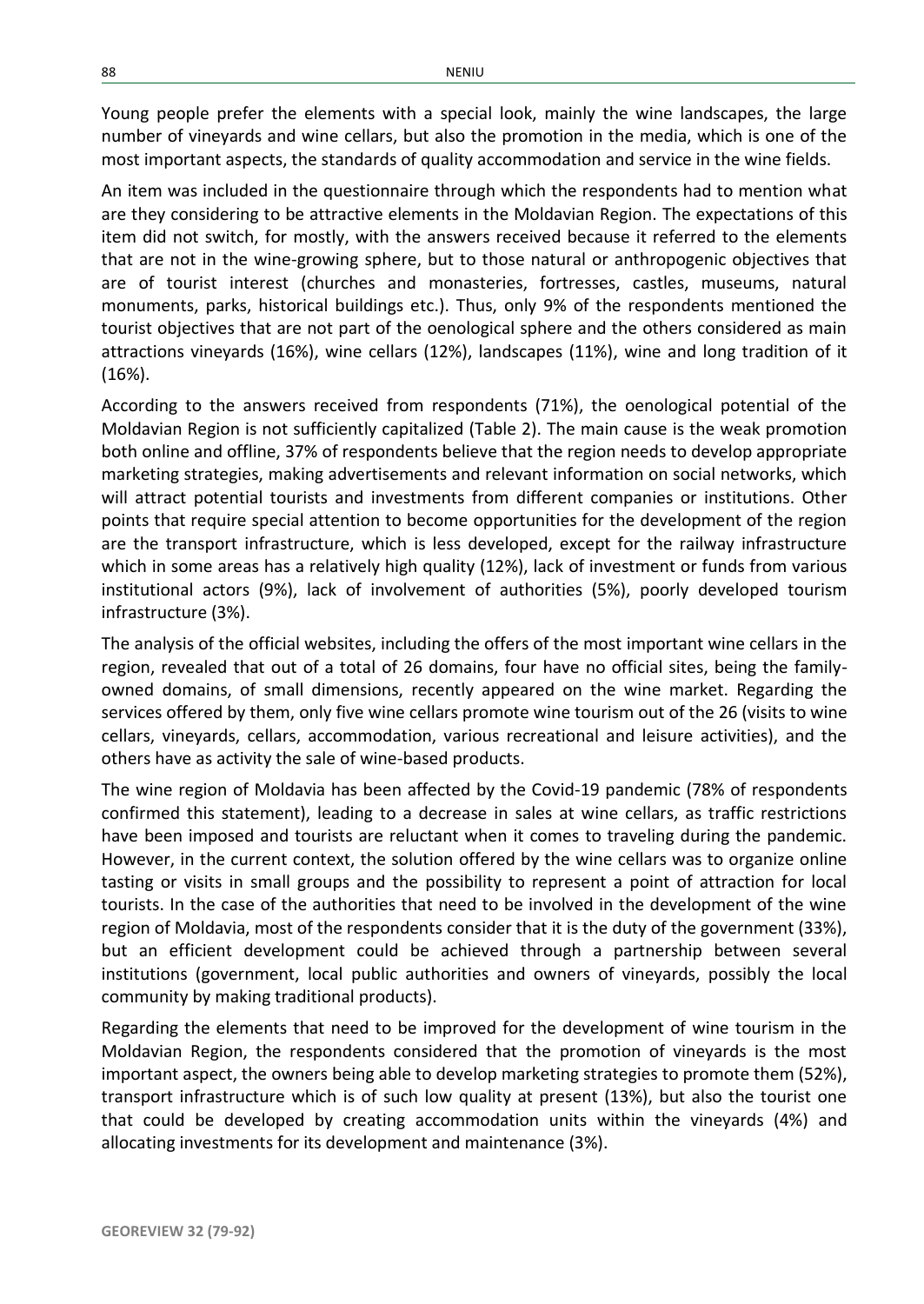Following this questionnaire applied to the respondents regarding the wine tourism in the Moldavian Region, some of its strengths and weaknesses were found. The main advantages of the questionnaire were the preponderance of respondents in the age category 19-30 years, with a higher level of education that was reflected in the answers provided in the items, questioning 139 people living in Romania and one person from the Republic of Moldova, and most respondents visited at least one wine region in the country. The confusion of the Moldavian Region with the Republic of Moldova can be mitigated by actively promoting relevant information that highlights the location of vineyards and the services they provide, but also diversified by which socio-economic benefits can be provided.

Following the answers received during the survey, it was found that wine tourism has become a regular practice by the young population, which travels more often and is able to allocate larger budgets for wine destinations, but they do not refer to accommodation or food; this demographic segment spends higher amounts on entertainment, leisure activities, additional trips or renting means of transport. Young people practice this type of tourism to discover new places, they want to visit the wine cellars and vineyards of Moldova, being an opportunity to be disconnected from the hustle and bustle of big cities.

The level of knowledge and perception of the tourist potential differs depending on the sociodemographic structure, mainly age and level of education. Respondents with a higher level of education are informed about the exploitation of the oenological potential of the region, recognize which are the most important elements that contribute to its development and which are the priority areas where improvements could be made, and those who have a special interest in this type of tourism often document themselves and participate enthusiastically in discussions when visiting the wine fields.

In the post-visit stage, the behavior of tourists can be positive or negative. The positive behaviors, also acquired by the respondents, are to recommend other people to visit the wine field or to buy wines produced by it, to give reviews on their websites or social networks and the possibility to visit the location again. Negative behaviors can be manifested by tourists' dissatisfaction with the services offered in the wine cellars, influencing other people and very little chance of visiting them again. At some of the most important wine cellars (Cotnari, Hermeziu, Strunga, Averești, Bujoru) tourists show positive behaviors, are satisfied with the services offered and their staff who provide them with various information, but also with the wines they buy, considering that they have superior quality. Such behaviors are also shown by the sampled respondents who want to return to visit the wine cellars and recommend the products they offer to friends and family.

## **5. Conclusion**

Wine tourism in the Moldavian Region has a significant potential, which can be exploited in various forms, as it has many elements that favor both the practice of viticulture and the specific type of tourism, correlated with natural and anthropogenic objectives that contribute to its national and international recognition.

This study could be interesting for local authorities and owners of vineyards, as a starting point, which could analyze the weak points of the region and improve them taking into account the aspects that respondents want to find in another form. The paper can be addressed to tourists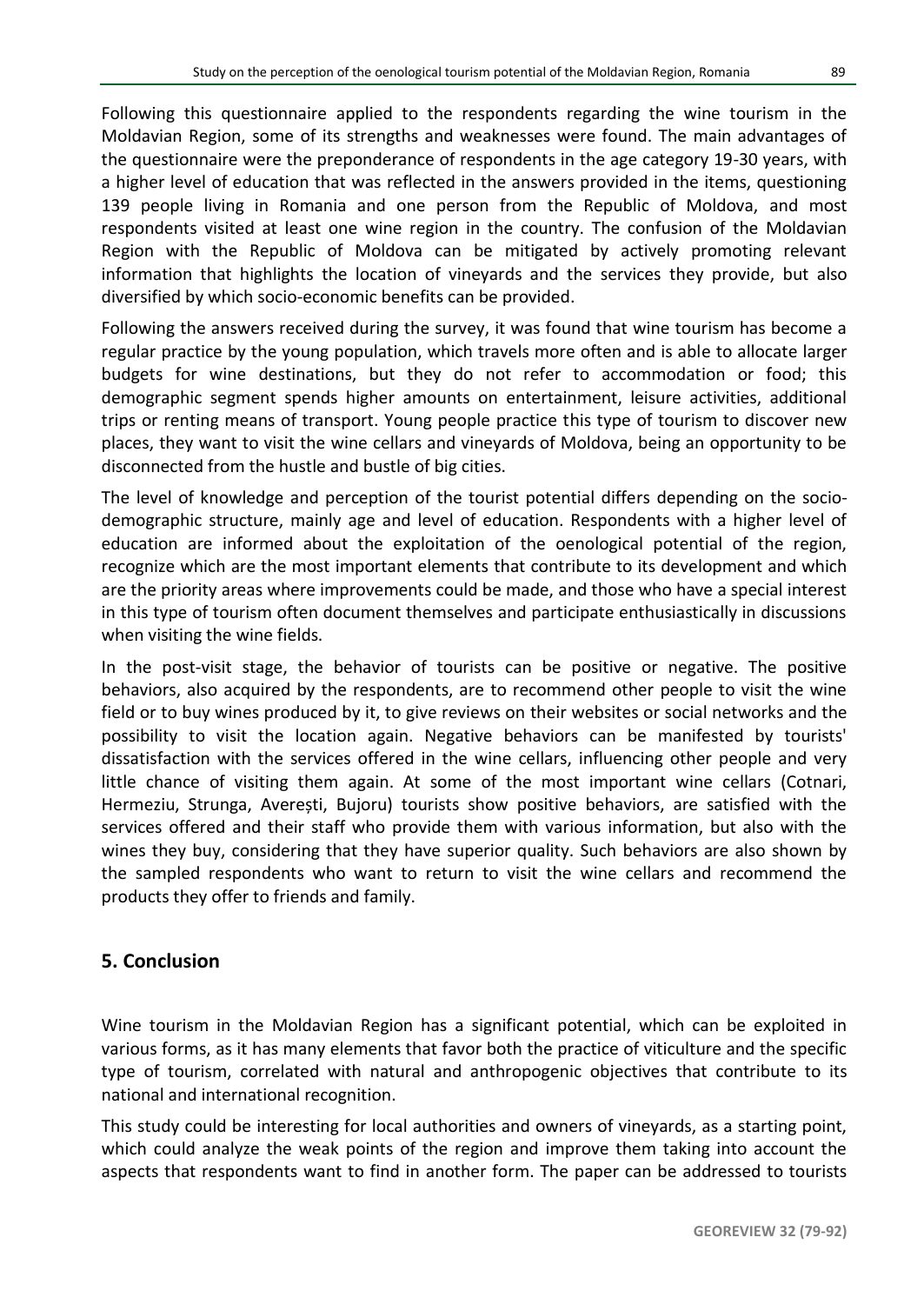who want to practice wine tourism in the Moldavian Region or to enthusiasts in this sphere to find out about the elements that benefit from it, but can also contribute to the literature in which the perception of wine tourism is analyzed.

Wine tourism in the Moldavian Region could become known by several categories of tourists through advertising campaigns in the online environment (through social networks most often used by the population, the Internet, blogs etc.) or offline (street posters, promotion through partners), because the present study underlined the existence of respondents who stated that they are not informed about them, don't know what services they offer and what amounts should be allocated. Testimonials from tourists who have visited the site could also be provided to try to improve the perceptions of other visitors (not to misunderstand the concept of wine tourism, not to confuse regions, not to be reluctant to travel, not to have a wrong perception about the budget allocated to a stay etc.). Within the region, the vineyards could adapt to the development of international wine cellars that cater to certain categories of tourists. A model for Moldavia can be represented by the Saint-Émilion region of Bordeaux (France), where there are tiny homes premium accommodation units (small wooden houses equipped with the necessary elements, which work with the help of solar panels, ensuring an environment ecological) located in the vine, being intended for young tourists to provide them with comfort and a lower level of interaction between them.

#### **References**

- Afonso, C. 2017. Wine tourism consumers: who are they and what motivates them? A field work applied to Porto, Rioja and Bordeaux. Great Wine Capitals Global Network.
- Alant, K., Bruwer, J. 2004. Wine tourism behaviour in the context of a motivational framework for wine regions and cellar doors. Journal of Wine Research, 15 (1): 25-35.
- Alant, K., Bruwer, J. 2010. Winery visitation sets: intra-regional spatial movements of wine tourists in branded regions. International Journal of Wine Business Research, 22 (2): 191- 210.
- Alebaki, M., Menexes, G., Koutsouris, A. 2015. Developing a multidimensional framework for wine tourist behavior: Evidence from Greece. Wine Economics and Policy, 4 (2): 98–109.
- Asero, V., Patti, S. 2011. Wine tourism experience and consumer behaviour: the case of Sicily. Tourism Analysis, 16 (4): 431-442.
- BASF Agricultural Solutions Romania. Ghidul principalelor regiuni viticole și podgorii din România, https://www.agro.basf.ro/ro/stiri/fermier-in-romania/ghidul-principalelor-regiuni-viticolesi-podgorii-din-romania.html (Accessed in April 2021).
- Batista de Freitas, J., Martín, J. C., Román, C. 2017. Service quality evaluation in the perception of the wine tourist with Fuzzy Logic and Ideal Solution. PASOS. Revista de Turismo y Patrimonio Cultural, 15 (2): 341-358.
- Bonn, M. A., Cho, M., Um, H. 2018. The evolution of wine research: A 26-year historical examination of topics, trends and future direction. International Journal of Contemporary Hospitality Management, 30 (1): 286–312.
- Bruwer, J. 2003. South African wine routes: some perspectives on the wine tourism industry's structural dimensions and wine tourism product. Tourism Management, 24 (4): 423-435.
- Carlsen, J. 2004. A review of global wine tourism research. Journal of Wine Research, 15(1): 5-13.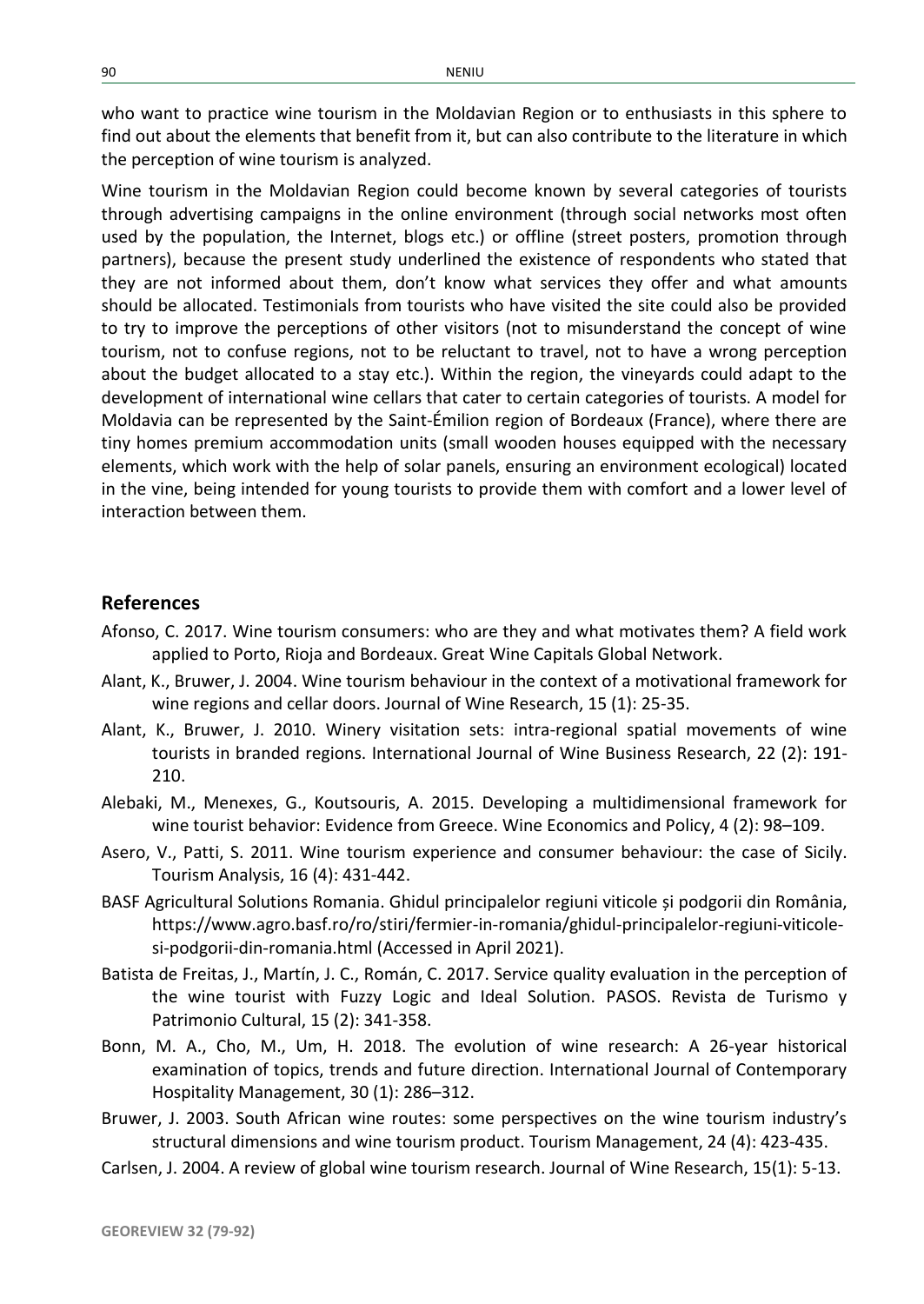Carmichael, B. A. 2005. Understanding the wine tourism experience for winery visitors in the Niagara Region, Ontario, Canada. Tourism Geographies, 7(2): 185-204.

Charters, S., Ali-Knight, J. 2002. Who is the wine tourist? Tourism Management, 23(3): 311-319.

- CLMS/Copernicus Land Monitoring Service database. CORINE Land Cover (2018). https://land.copernicus.eu/pan-european/corine-land-cover/clc2018 (Accessed in March 2021).
- Cohen, E., Ben-Nun, L. 2009. The important dimensions of wine tourism experience from potential visitors' perception. Tourism and Hospitality Research, 9(1): 20-31.
- Colțișor de România, Platforma editorială, în cadrul programului de promovare turistică a României. Podgoria Odobești – una dintre cele mai vechi podgorii românești. https://coltisorderomania.ro/2019/06/02/podgoria-odobesti-una-dintre-cele-mai-vechipodgorii-romanesti/ (Accessed in March 2021).
- Cotnari. Distincții obținute de Cotnari. https://www.cotnari.ro/ (Accessed in March 2021).
- Crame Romania. Hărți cu producătorii din România România. https://www.crameromania.ro/ (Accessed in April 2021).
- Dodd, T. 1995. Opportunities and pitfalls of tourism in a developing wine industry. International Journal of Wine Marketing,  $7(1)$ :  $5 - 16$ .
- Eurostat. Local Administrative Units (LAU). https://ec.europa.eu/eurostat/web/nuts/localadministrative-units (Accessed in April 2021).
- Galloway, G., Mitchell, R., Getz, D., Crouch, G., Ong, B. 2008. Sensation seeking and the prediction of attitudes and behaviours of wine tourists. Tourism Management, 29 (5): 950- 966.
- Geo-spatial, baza de date. România: seturi de date vectoriale generale. http://geospatial.org/vechi/download/romania-seturi-vectoriale (Accessed in March 2021).
- Getz, D. 2000. Explore Wine Tourism: Management, Development & Destinations. Cognizant Corporation, New York.
- Getz, D., Brown G. 2006. Critical success factors for wine tourism regions: a demand analysis. Tourism Management, 27(1): 146-158.
- Gómez, M., Lopez, C., Molina, A. 2015. A model of tourism destination brand equity: The case of wine tourism destinations in Spain. Tourism Management, 51: 210–222.
- Hall, C. M. 1996. Wine Tourism in New Zealand. In: Kearsley G. (ed.) Tourism Down Under II: Towards a More Sustainable Tourism, Conference Proceedings, Center for Tourism, University of Otago, Dunedin, 109 – 119.
- Hall, M., Macionis, N. 1998. Wine Tourism in Australia and New Zealand. In: R. Butler, M. Hall and J. Jenkins (eds.) Tourism and Recreation in Rural Areas. Wiley, Chichester, 197-224.
- Jaffe, E., Pasternak, H. 2004. Developing wine trails as tourist attraction in Israel. International Journal of Tourism Research, 6 (4): 237-249.
- Marzo-Navarro, M., Pedraja-Iglesias, M. 2012. Critical factors of wine tourism: incentives and barriers from the potential tourist's perspective. International Journal of Contemporary Hospitality Management, 24 (2): 312-334.
- Mauracher, C., Procidano, I., Sacch, G. 2016. Wine tourism quality perception and customer satisfaction reliability: the Italian Prosecco District. Journal of Wine Research, 27 (4): 284– 299.